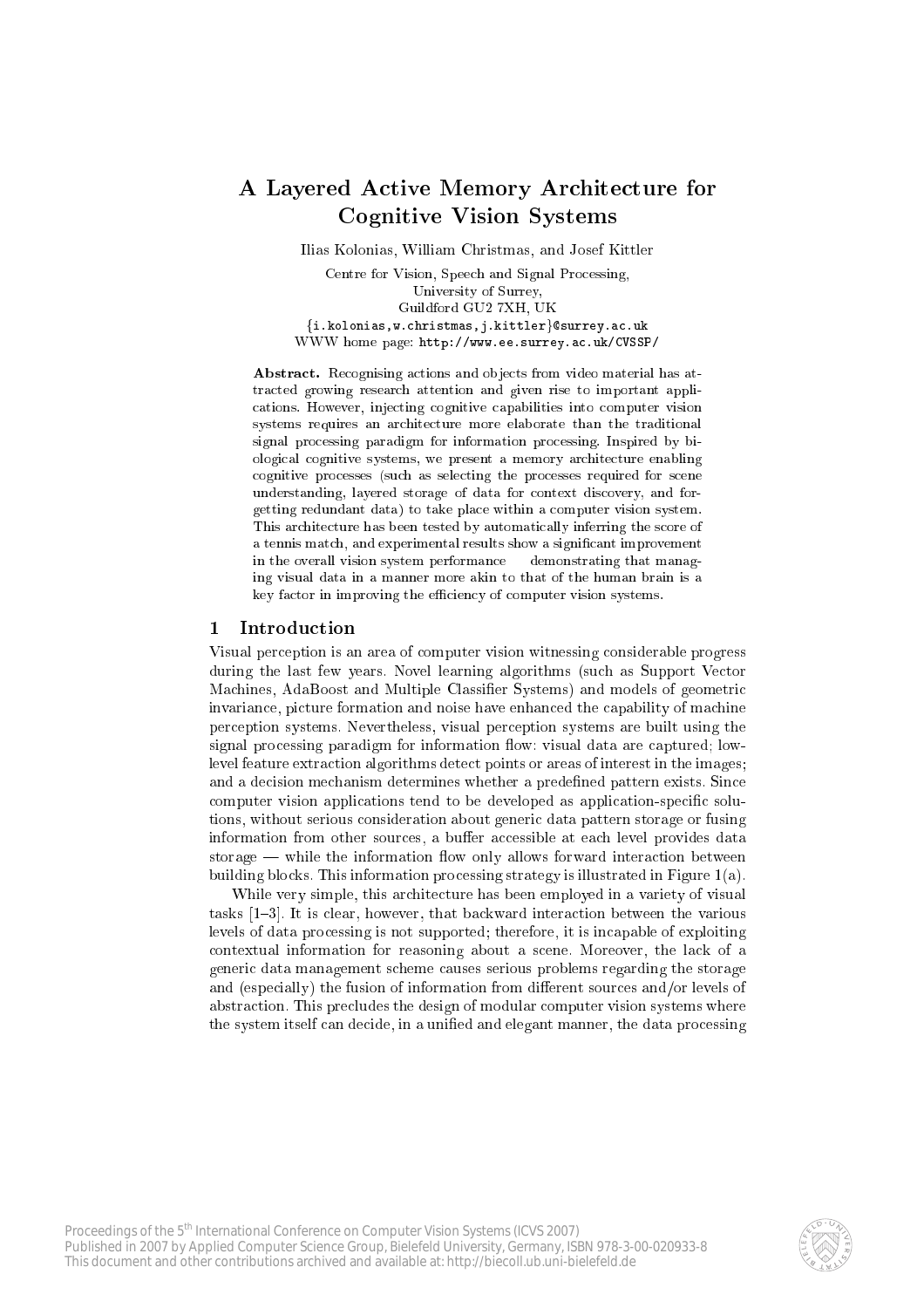

 $\overline{2}$ 

Fig. 1. Information processing strategies for visual perception systems.

strategy required for the given task. As exploiting ontext for reasoning within a known environment is crucial for injecting cognition into a visual perception system, a memory ar
hite
ture enabling the omputer vision system's reasoning engine to discover contextual links within the data needs to be developed. To this end, the memory system must allow re-examination of previous data in the light of newer evidence — while a contextual reasoning framework will ensure that a priori knowledge about the scene is also taken into account. This tightly coupled memory-contextual reasoning framework paradigm (as opposed to the signal processing one) supporting the introduction of cognitive capabilities in omputer vision systems is depi
ted in Figure 1(b).

In designing a memory system for use with visual per
eption systems, other issues must be addressed as well  $\sim$  one being the amount of memory available for visual data pro
essing. A memory ar
hite
ture not dis
arding low-level visual data is seriously limited with regard to its applicability in real-world applications, as it will only be able to hold video data for a limited amount of time. Thus, dis
arding data without ompromising the system performan
e is essential. An active memory approach can solve this problem; memory resources can be freed as soon as the system decides there is redundant data. However, deciding what is redundant in a cognitive vision system can be tricky, since, for visual data to be deemed as su
h, it has to bear no importan
e to the urrent state of the scene. This is decided by the system's contextual reasoning engine — which demonstrates that the efficient handling of contextual information is the most distinguishing feature between biologi
al ognitive vision systems and their ma
hine-based ounterparts. Consequently, developing a memory infrastructure inspired by biological cognitive systems for handling both sensory data and corresponding high-level abstractions is a natural choice.

## 2 Data fusion in biological and computer vision systems

#### $2.1$ Biological insights on information fusion and cognition

A large body of work in physiology has been devoted to understanding the mechanisms by which cognition is achieved in living organisms. Even since the

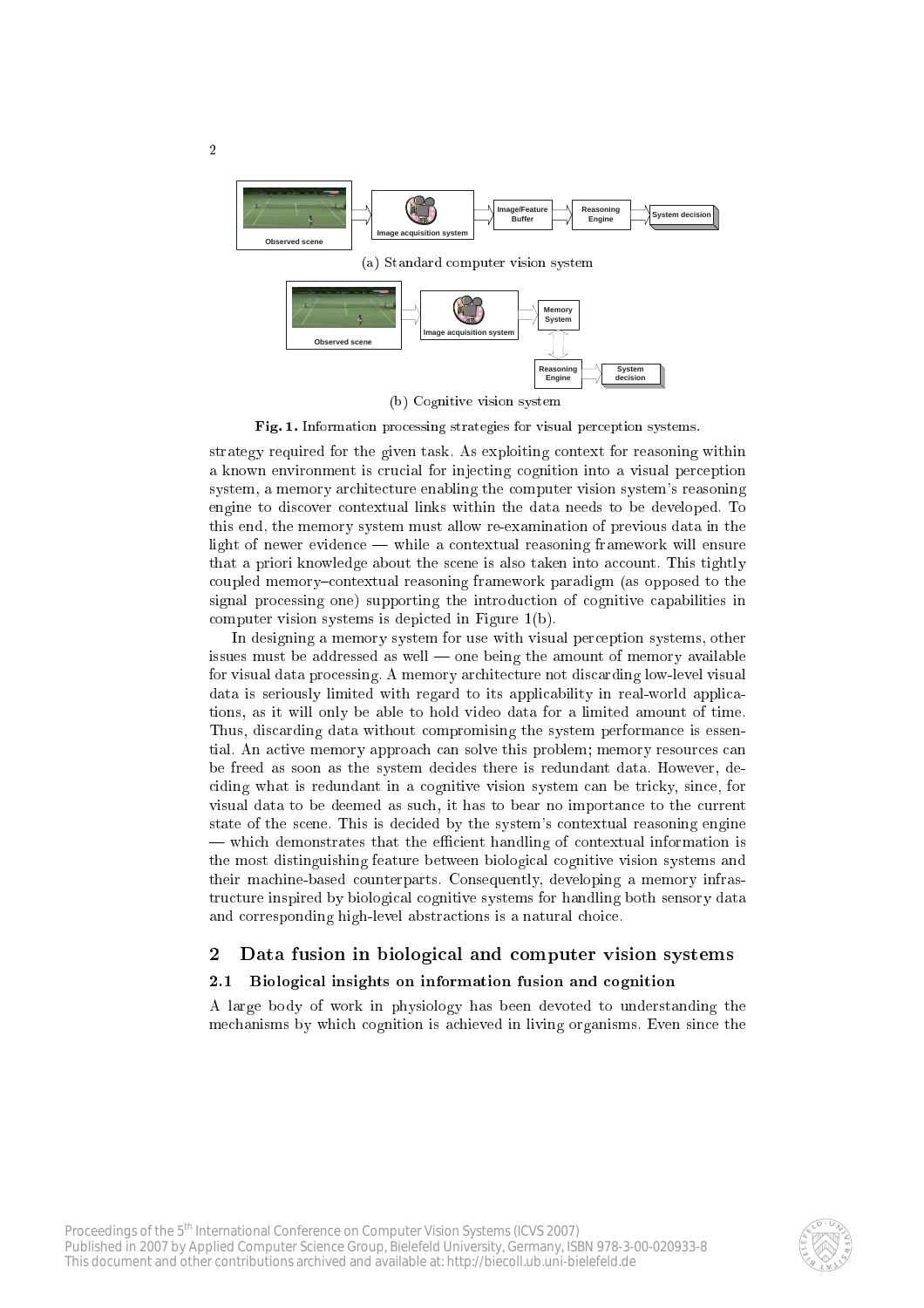late 1970s, the concept of *'the unity of senses'* [4] has been studied; this suggests that stimuli are usually per
eived by more than one sense, allowing humans to perceive the same thing in different ways. Biologists concluded that our senses share ommon per
eption me
hanisms, and that a ommon representation of input stimuli is adopted to integrate and interpret multi-sensory information via a single, ommon per
eption-enabling me
hanism.

Neurologists have independently provided neuron connectivity models for sensory data fusion supporting this theory  $[5]$ , revealing that no interaction between signals transmitted from the senses to the superior colliculus (the part of the brain where sensory data arrives first) occurs  $-$  but neurons leaving the superior colliculus are multi-sensory. The superior colliculus also receives information from the cerebral cortex  $-$  the part of the brain that modulates behaviour. Therefore, information fusion using a *perception-action coupling* paradigm to take *contextual information* into account takes place in the superior colliculus. This provides flexibility in the information fusion scheme used in each case and enables the detection of conceptually important events even by a set of weak cues.

Moreover, MEG and EEG scans studied in  $[6, 7]$  reveal the existence of a short-term episodic memory for encoding visual stimuli. These findings indicate that, for re
ognising known visual patterns within per
eived visual information, humans do not use raw images; instead, features from the input visual data are extra
ted and mat
hed against the known pattern. Clearly, the human brain being a highly parallelised information pro
essing system, it has an important advantage over state-of-the-art omputer vision systems. However, it is the information pro
essing paradigm adopted in biologi
al vision systems that allows them to achieve a level of efficiency so far beyond that even state-of-the-art machine vision systems can reach  $-$  not necessarily the low-level visual feature extraction techniques employed.

### 2.2 Cognitive and behavioural models on sensor data management

Biologi
al studies provide interesting insights into how the human brain a
hieves sensor fusion. Cognitive and behavioural sciences, however, investigate why sensor fusion is required for perception. *Perceptual modes*  $[8]$  are an important notion in understanding cognitive mechanisms — suggesting that, when the intention of the agent hanges, so does the interpretation of a given stimulus. For example, a person notices different things when entering a room just to see what is in it, as opposed to what he/she will notice when searching for something. This indicates the presence of an adaptive fusion mechanism for sensory data  $-$  proving that per
eption-a
tion oupling is present in living organisms.

Sensor fusion must efficiently handle discordances among inputs. This can be achieved in one of the following ways [9]: re-calibrate the sensors until the perceptual goal is met *and* sensory input is consistent; suppress of fending sensory data; or avoid attaching any spatiotemporal correspondence across sensory data. Therefore, a closed-loop control topology for sensor fusion has to be developed; bottom-up or top-down approa
hes for asso
iating on
epts to sensory input may be useful in understanding perceptual processes, but the input-percept hierarchy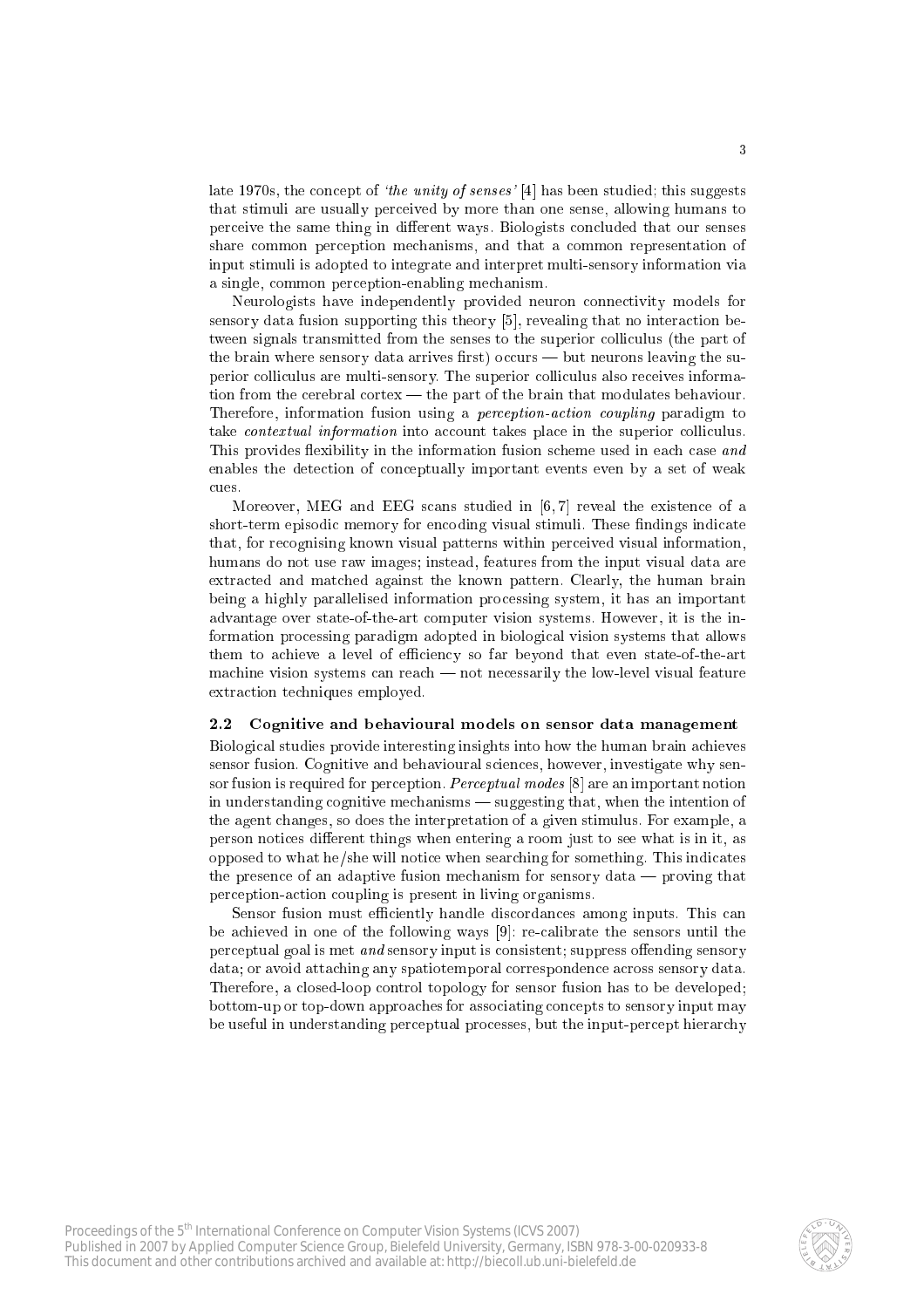in real-world scenarios is not always as straightforward as that, especially when feedback is involved.

The core behaviour of biological cognitive systems can be divided in two types: an *investigatory* mode, where the system looks for perceptual information relevant to a given cognition task, and a *performatory* mode, for performing the task [10]. Computer-based cognitive systems simulate these two modes by bootstrapping and normal operation (deployment) respectively. Applying this strategy in a computer-based cognitive system prevents the (computationally expensive) bootstrapping process from being constantly invoked; yet the normal operation process can re-use it (in form of an intelligent agent) for re-adjusting to sensory input.

Cognitive psychologists have experimentally demonstrated the presence of a short-term working memory in biological cognitive systems  $[11]$  — in contrast to the long-term memory used for learning conceptual entities. However, it is possible to utilise this buffer for visual processing as well as representation [12]. Data in the short-term working memory are stored very briefly, but may be instantly recalled in full detail (with all their associated attributes). Storage in the longterm memory, however, is associative, relating large numbers of differing items based on their co-occurrences rather than their inherent attributes. Recall from the long-term memory is thus slow (lacking immediate access to the attribute data) and completely relies on providing sufficient retrieval cues related by association to the item under consideration. The discrete patterns represented in long-term memory are high-level abstractions of sensory representations within the short-term working memory, and are originally allocated on the basis of how often that particular set of attributes has occurred within the working memory [13]. There is hence an inverted relationship between memory retention and interpretative level amongst human subjects.

### 2.3 Data fusion, management and reasoning in computer vision

The findings described above indicate that the memory of a biological cognitive system is two-layered; there is a 'working buffer' (where low-level data is retained in detail for a limited period of time) and a long-term memory (where conceptual processing results are stored for as long as the system sees fit). Whereas the structure and function of memory in cognitive applications is crucial for successfully deploying the overall system, it has not been as thoroughly investigated by the computer vision community as, for example, feature extraction and object/action recognition.

A model for sensor fusion for different levels of information (raw data, features, or decisions about input content) is described in [14]. As real-world sensors cause information *fission* due to physical constraints, a suitably designed *fusion* process must counteract this. Ways of fusing different types of visual processes to enhance the robustness of active vision systems are studied in [15]. Still, the notion of memory as a storage buffer is only superficially covered, the focus being on information fusion for improving the decision-making process.

In [16], an *active memory* serves as a basis for fusing information across modalities and facilitating reasoning on perceived data for deploying recognition

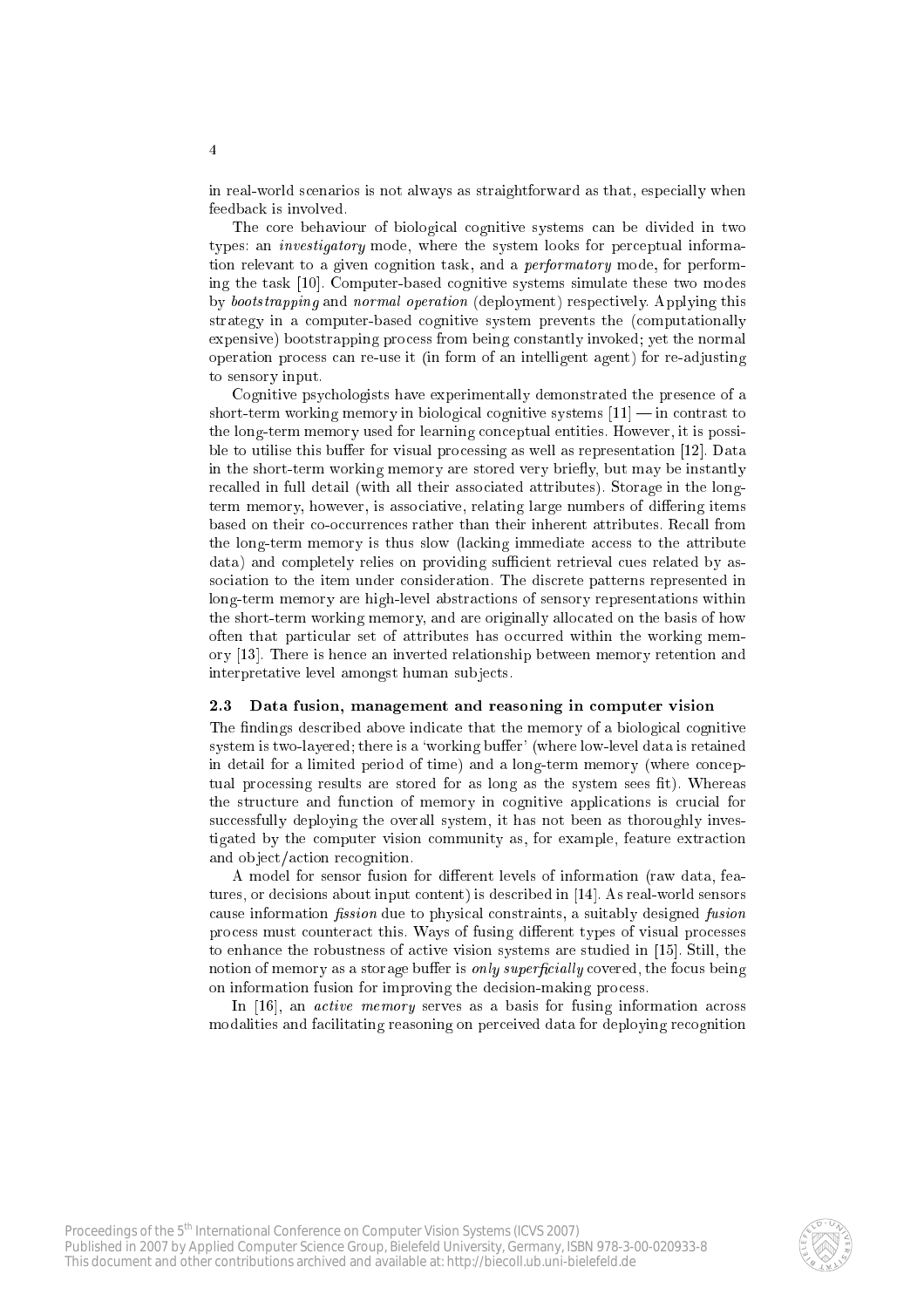systems. This model incorporates the basic apparatus enabling both *intrinsic* (tightly linked) and *extrinsic* (loosely linked) processes to manage stored data. Forgetting is cited as an example of an intrinsic memory process, while consistency validation (i.e. reasoning) is a typical case of an extrinsic process, thus suggesting that cognitive vision tasks can be seen as interactive memory processes. While this memory architecture is quite flexible, it still operates on a single layer  $-\omega$  while a memory architecture for use with a cognitive vision system also requires a low-level visual data buffer to be present.

Nonetheless, this is a step forward from what most state-of-the-art systems  $\alpha$  apply — which is normally direct fusion and decision-making in the same step, as [14] seems to suggest. A number of decision-making schemes have been employed in computer vision  $-$  including Bayesian Networks, Dempster-Shafer theory, Neural Networks, Self-Organising Maps, or particle filters. As researchers have generally opted for a single-layer decision-making mechanism, they have not addressed the possibility of directly applying their systems to different domains, or of efficient storage of visual data and the results of its analysis.

#### A Multi-Layer Memory System for Cognitive Vision 3

In this section, a novel *memory infrastructure* used for the spatio-temporal processes related to a cognition task where the observed process is reasonably con*tinuous over time* is presented, and applied in a computer vision task to facilitate the storage of conceptual results and the injection of cognitive capabilities for a scene interpretation and understanding problem — annotating off-the-air tennis match broadcasts. The example application demonstrates the main concepts and building blocks enabling cognition in computer vision systems.

### 3.1 Logical Architecture

As mentioned earlier, a crucial feature of cognitive vision systems is the presence of a multi-layer, flexible memory architecture — enabling the management of its content to be dependent on the conceptual importance of the content itself, as well as facilitating information fusion for decision making at all levels. Drawing inspiration for the design of a computer memory system from biological systems will be a good starting point for enabling cognition in computer vision. The basic layout of the human cognition mechanism is illustrated in Figure  $2(a)$ .

Cognition in humans utilises three levels of memory storage: a sensory information buffer, the short-term, working memory (which is further subdivided in two parts, handling low-level feature data and elementary concepts respectively) and the long-term memory. The sensory information buffer handles data for only a very limited time frame (less than a second) and is used at the lowest level of human perception, allowing the brain to process the input stimulus and extract potentially important low-level features. Extracted features are then stored in a short-term memory repository - from this stage on, human cognitive processes have full control of how feature information will be managed. In a typical recognition scenario, the data stored here is typically available for only a few seconds, allowing basic object/action recognition and visual attention tasks to take place. However, the latter requires *feedback* from the cognitive centre to the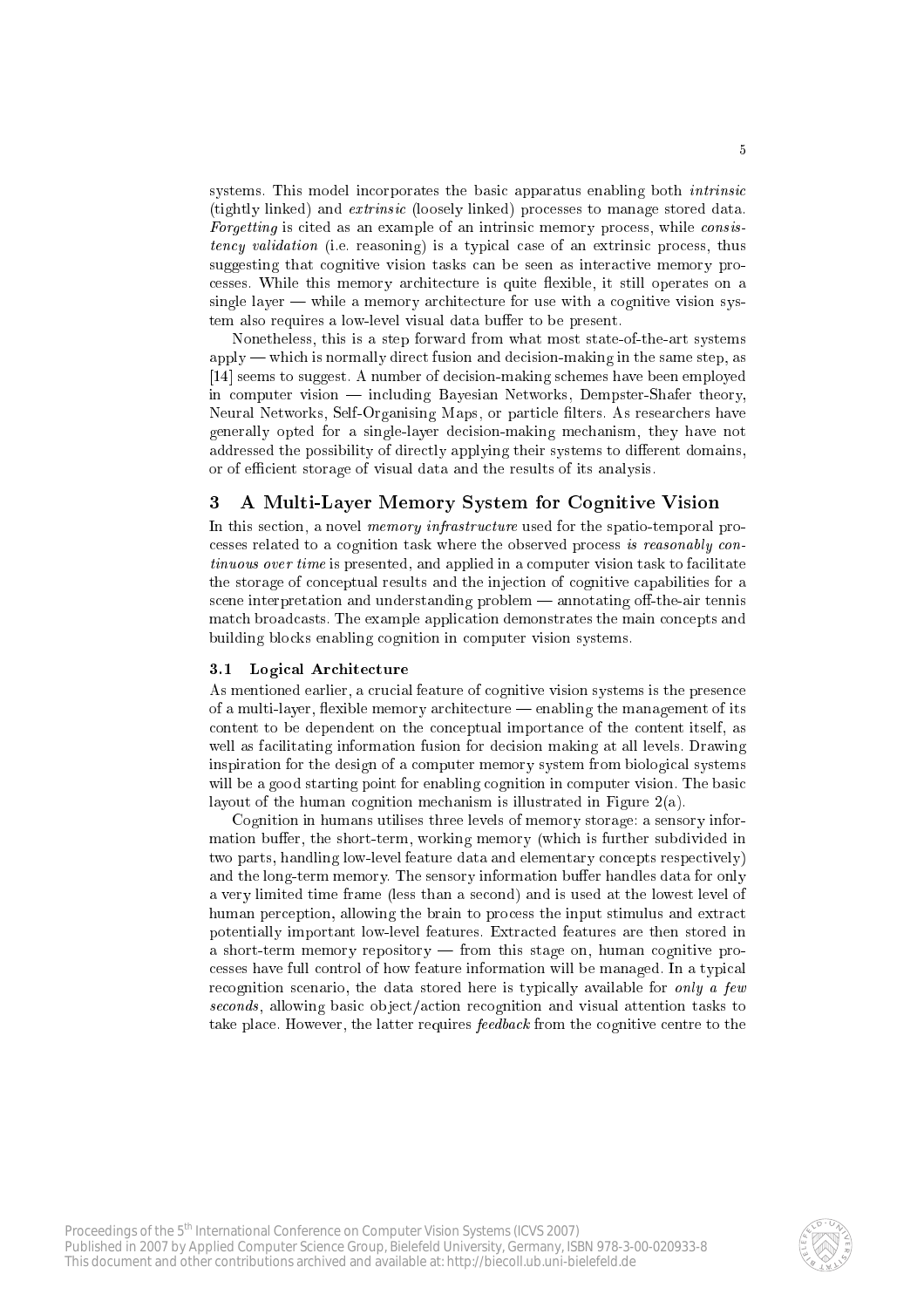

Fig. 2. Functional comparison between (a) the memory architecture of the human brain, and (b) the proposed system.

sensors — which is essential to the adaptability of cognitive vision systems to different environments.

For handling more abstract concepts, a higher level of memory also exists. In this ase, memory ontents are preserved over a somewhat longer term (up to a minute), while the requirement for flexibility in representing and fusing memory ontent be
omes apparent; memory ontents (and their relationships) are mu
h more appli
ation-spe
i
. At this level, memory ontents are treated as hypotheses about the scene evolution, and combined with other hypotheses (from different sources or time scales) to assess whether they represent the scene ontent. Hypotheses plausible for the given s
ene are then stored in the longterm system memory. At this level of abstra
tion, the memory repository is clearly application-specific, its content being a tightly-structured set of concepts on
erning entities and intera
tions in the observed s
ene. This is the highest level of compactness achievable for describing the observations made, and the data is retained for as long as the system requires it. Reaching such levels of ompa
tness and abstra
tion in visual data des
ription are the most important benefits of injecting cognition in vision systems, allowing operations such as intelligent data querying and re-enacting the scene evolution from a minimal des
ription data set.

Figure 2(b) shows the conceptual architecture of the proposed memory infrastructure. Two levels of memory storage exist — a short-term and a long-term omponent. The former operates equivalently to the human short-term sensory and low-level working episodic memory, whereas the latter functions similarly to the working and long-term human memory. Both short-term and long-term components are further divided, each into two parts. The short-term memory consists of a *frame buffer* and a *feature buffer*. The frame buffer contains raw image data and retains them for a very limited amount of time. The feature

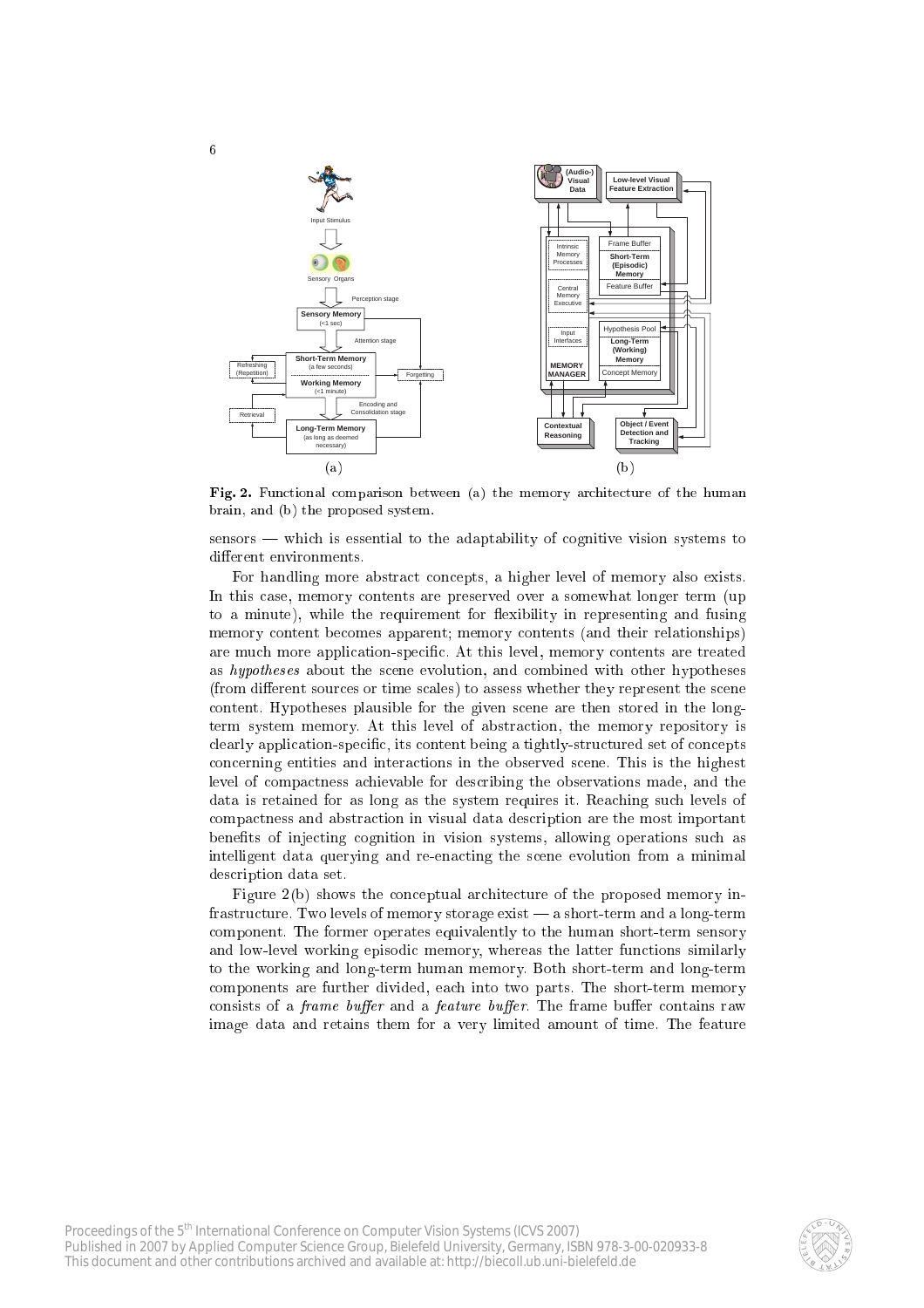buffer is used by low-level visual feature extraction algorithms to store their results for elementary object/action recognition tasks. The long-term memory component is divided into a *hypothesis pool* and a *concept memory*. The hypothesis pool accumulates plausible hypotheses about high-level entities or concepts; therefore, it operates like the working memory of a biologi
al ognitive system. Finally, the concept memory retains high-level concepts verified by combining elementary hypotheses and applying the appropriate ontextual onstraints. At this level of abstraction, concepts form a tight description of the perceived scene and are treated as factual data, suitable for future reference.

The inherent hierarchy in cognitive tasks also necessitates the presence of a layered structure for information exchange between different categorical domains. To this end, a top-level XML file, outlining the tasks undertaken by individual modules (and thereby annotating intera
tions between them) is supplied; each module is registered in this collection, and all modules' input data sources are des
ribed. This onvention allows the system to de
ide on its own whether a module needs to be executed, thus saving computational resources if low-level visual features are available. Finally, this ar
hite
ture allows the system to be easily re-configured for different cognition tasks, provided the modules required for the new task are present. Modules interacting with the memory also need to provide information about the semantic level of content they output, which correspond to the layers present in the proposed architecture.

### 3.2 Memory Content Organisation

Within the memory system, input data must be suitably represented to allow for the implementation of reasoning capabilities by external processes. As arbitrary input data structures must be efficiently handled, memory data are stored as XML do
uments. Ea
h pro
ess intera
ting with the memory provides its own XML s
hema for the data it produ
es and stores within the memory, so that other processes can access that data as well.

The size of data items may sometimes pose practical issues. Hence, when large items (most notably, images) are to be stored, a slightly different strategy is followed; the actual data are *stored separately* in files and only *references* to these files are inserted into the XML memory files instead. This makes the complete memory system resemble a repository, in which feature and concept data (which are smaller in size and their structure can be described via XML s
hemas), are stored inside the XML-based memory, while large data hunks are stored in separate files. Linking those additional memory resources to the core XML-based memory is based on the time instant the data is produ
ed, or the duration of time for which the data is relevant. This storage convention allows us to handle large data items within the memory system more easily; the data itself is sub je
t to the same memory pro
esses as the data stored within the XML memory do
uments.

The memory data are structured using *observation Directed Acyclic Graphs* (oDAG's), where ea
h oDAG refers to a single ategori
al domain. This hoi
e was made due to the fact that the temporal link is prevalent in cognitive vision tasks, as the evolution of the s
ene itself is, as a on
ept, synonymous with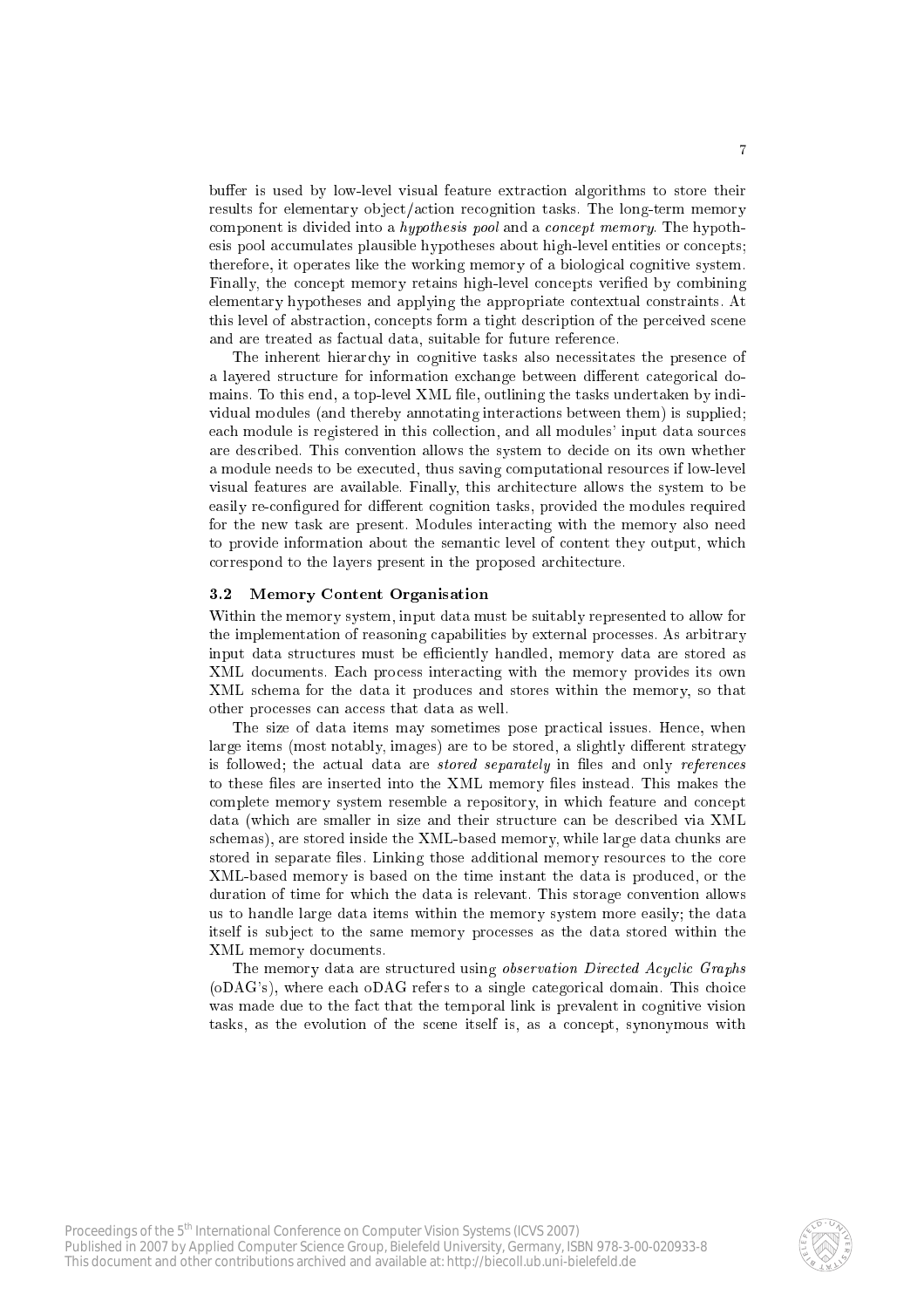the discovery of relations and interactions among its entities in the temporal domain. Another reason is the ease with which the data within an oDAG can be manipulated for implementing reasoning: input observations are accessed (and modified) by traversing the graph; adding data at some point is done by adding sub-graphs at that point; and pruning the graph at a point removes the data stored at that point. Finally, observation chains can be easily manipulated by reasoning tools (such as Hidden Markov Models) for learning underlying concepts from data. In this work, a unified Bayesian framework for contextual reasoning at any semantic level [17] has been deployed.

8

### Evolution Tracking of Tennis Videos as a Cognitive 4 Process

Enabling cognition and aiding reasoning in context for computer vision systems are the reasons for developing the proposed memory infrastructure. In tennis, the contexutual information conveyed by its rules [18] can assist a visual perception system to decide the evolution of a match, as reflected in its score. The conceptual diagrams reflecting the rules of tennis for awarding points and games are shown in Figures  $3(a)$  and  $3(b)$  — sets and the match are awarded similarly to games.



Fig. 3. Evolution models in tennis: (a) Point award, (b) Game award from points. The score is noted as  $\langle$ Server $\rangle$  -  $\langle$ Receiver $\rangle$  and interpreted as follows: 0<sup>\*</sup> - 0 points ('Love');  $1^*$  - 15 points;  $2^*$  - 30 points;  $3^*$  - 40 points;  $4^*$  - Advantage;  $5^*$  - Game

Thus, to extract the score in tennis, the previous score line and all play events since the last point was awarded are required. Nonetheless, the extraction of these high-level concepts entails a number of low-level visual feature extraction processes and object tracking/action recognition — for objects like the ball and the players. This information is fused and object interactions are detected  $-$  such

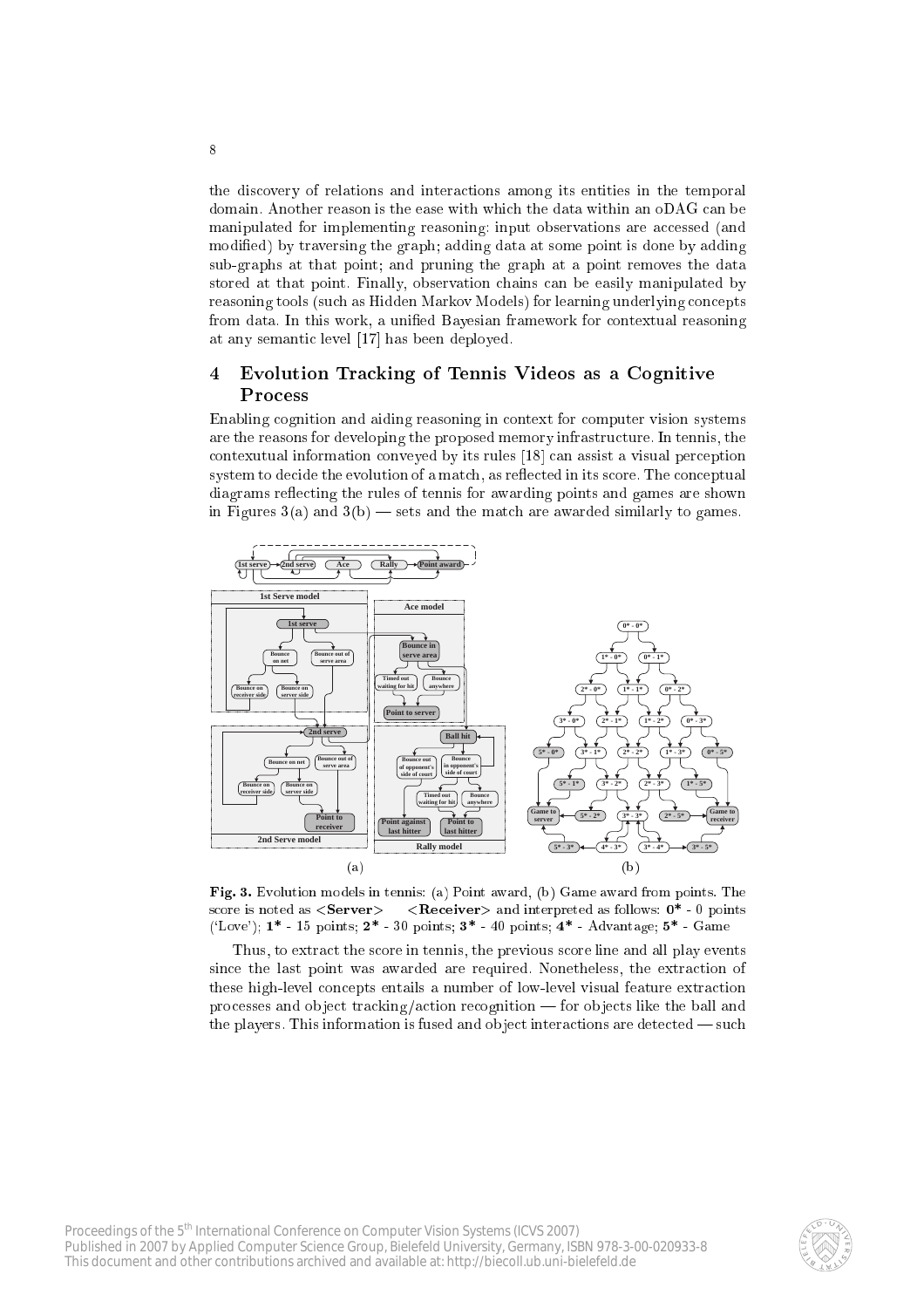as the ball being hit, bouncing on the court, or the officials making decisions. Sets of hypotheses about the match evolution are formulated, and the most likely is considered to be the outcome so far. The main tasks required, the sequence in whi
h they are performed, and the orresponding memory levels where they output their results are illustrated in Figure 4.



Fig. 4. Sequence of detection and tracking tasks for the tennis annotation system, and the memory levels the orresponding output is stored at. Input omes from all levels of memory storage to the left of, and in
luding, the urrent level.

The scheme described above has been tested on 40 minutes of broadcast tennis play from the Women's Final of the 2003 Australian Tennis Open, as well as 1 hour of the Men's Final from the same tournament. A total of 80 and 136 `play' shots were pro
essed respe
tively, ea
h having one of 6 possible out
omes; no play; bad serve by either player; point awarded to either player; or incomplete play. The first set of experiments was done without using the feedback capabilities of the proposed memory framework; therefore, only the signal processing paradigm for computer vision tasks (allowing *shot-by-shot* video analysis) was feasible. The se
ond set of experiments was arried out with the same parameters for low-level feature extraction as the first one, but *enabling* the memory system's capabilities for information re-assessment and feedback; the results are shown in Table 1.

| Test sequence                    |     |                 |        | Memory system disabled   Memory system enabled                                         |                    |        |
|----------------------------------|-----|-----------------|--------|----------------------------------------------------------------------------------------|--------------------|--------|
|                                  |     |                 |        | $\ $ (all from Australia $\ $ (shot-by-shot reasoning) $\ $ (point-by-point reasoning) |                    |        |
| [2003 Tennis Open) Total Correct |     |                 |        |                                                                                        | Rate Total Correct | Rate   |
| Women's Final                    | 80  | 56 <sub>1</sub> | $70\%$ | 48                                                                                     | 42                 | 87.5%  |
| Men's Final                      | 136 | 931             | 68.38% | 99                                                                                     | 74                 | 74.75% |

Table 1. Summary of system performance and error causes

Thus, simply on
atenating the out
ome of ea
h shot into an overall des
ription is *not* an adequate method of tracking the evolution of the tennis match, as not all available information is harnessed. However, using the proposed memory infrastructure for discovering and exploiting context has resulted in a significant performan
e boost for the overall vision system.

#### 5 **Conclusions**

In this work, a memory infrastructure allowing cognitive processes to take place in omputer vision systems has been proposed. Its most distinguishing feature is its ability to manage data in a way conducive to discovering and exploiting